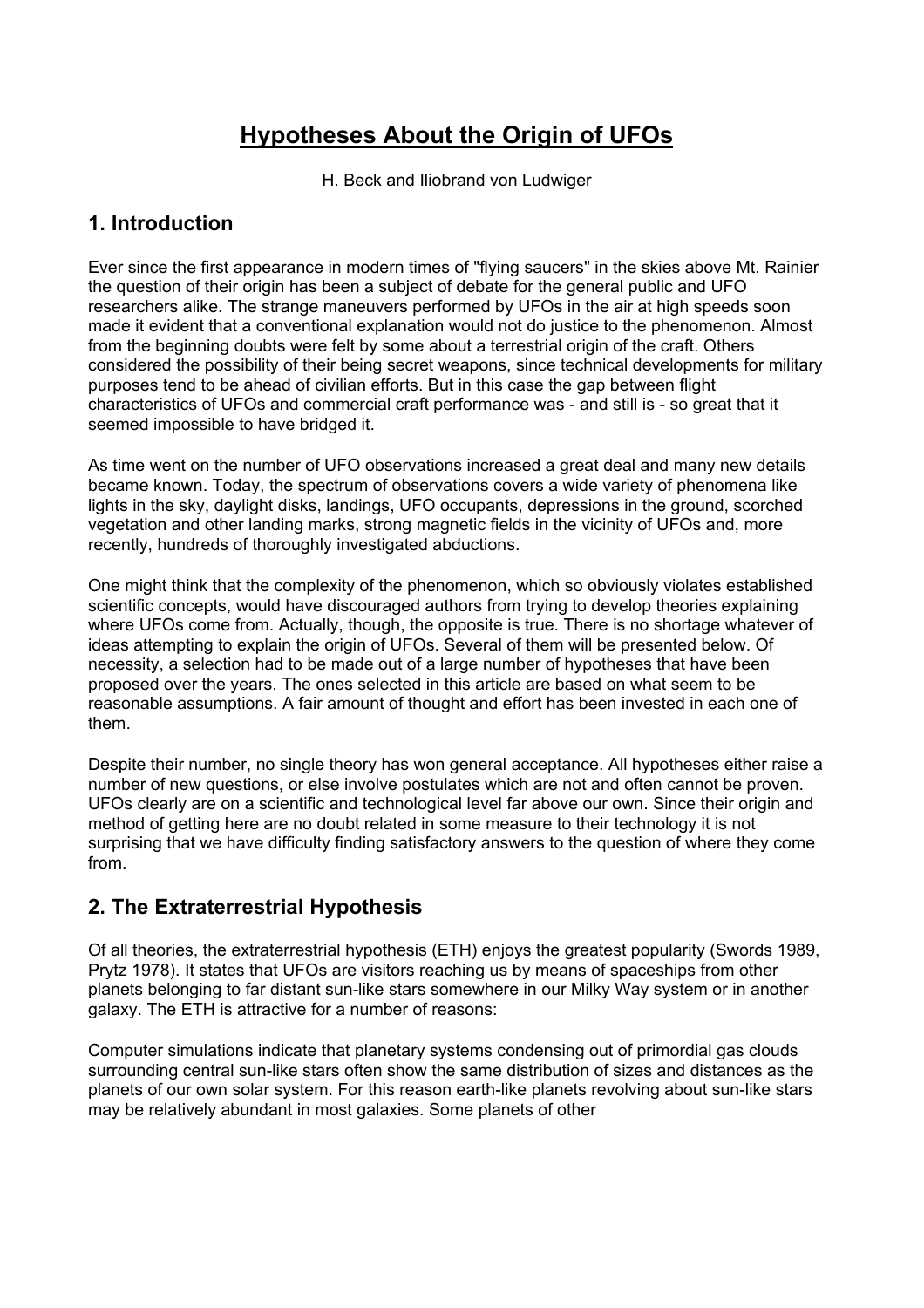stars have recently been discovered, and though they are too large, too gaseous, and too hot to support life, they do raise hopes of one day detecting planets more closely resembling our earth. If it is assumed that life inevitably develops on planets offering conditions like those existing on earth some 4 billion years ago, then most galaxies should be populated by civilizations many of which will be more advanced than our own.

Today there is little doubt in scientific circles that extraterrestrial societies exist (Ash pole 1989, Swords 1989). The large-scale SETI experiment (Search for Extraterrestrial Intelligence) is designed to catch some bits of planetary or interstellar conversation (Morrison, Billingham & Wolf 1977). The ETH, therefore, has the advantage of having some of its basic tenets conform to mainstream science.

The drawback of the ETH is its inability to explain how UFOs manage to travel the immense interstellar distances separating their home planets from ours, and to do so in large numbers.

The limiting factor on interstellar travel is not so much the speed of light as the interstellar gas. Long before a UFO approaches light velocity, bombardment by interstellar hydrogen and other atoms or even molecules will raise its temperature to the melting point. In addition, friction with the interstellar gas will brake its speed just as the atmosphere brakes re-entrant satellites. On the other hand, travel at velocities much below that of light is too slow, requiring many years for traversing average interplanetary distances. The relativistic time dilatation will shorten the time of flight as felt by UFO occupants, but it, unfortunately, becomes effective only close to the speed of light. At that speed the UFO is likely to be heated to incandescence, quite apart from the enormous amount of energy required for accelerating to relativistic velocities.

There seem to be too many obstacles in the way of traversing interstellar distances within a reasonable time. Yet the large number of observed UFOs clearly points to an easy mode of travel, involving little effort and no great loss of time. One way of accomplishing this would be to travel in a non-physical state. This is the topic of Section 9. All in all, comfortable interstellar travel seems impossible within the framework of present-day science and technology.

## **3. Psychological and Paranormal Theories**

While the ETH currently is the champion among UFO theories, an entirely different interpretation of the same phenomenon is a close second. This refers to the fact that the human observer always is the intermediary between the appearance of a UFO and the information about the observation received by outsiders. The human psyche is a strange and wonderful thing, and it is entirely possible that UFO sightings in reality reflect the imagination of unsettled or confused minds. This has led to the proposal of psychological or paranormal theories as alternative explanations for the UFO phenomenon (M. Moravec 1987, Evans 1984).

Aberrations of the human mind range over a wide spectrum of symptoms. The most common reaction to a UFO sighting is fear and sometimes curiosity. Fear, anxiety, stress, and other strong emotions may impair a witness's judgment. If the sighting occurred long ago, the witness may add details that did not actually occur at the time of the encounter.

UFO witnesses may be assumed to constitute a representative cross-section of the population. Consequently, the great majority of them are mentally healthy and well balanced, and only a small fraction may not be. One of the many possible psychic disturbances is paranoid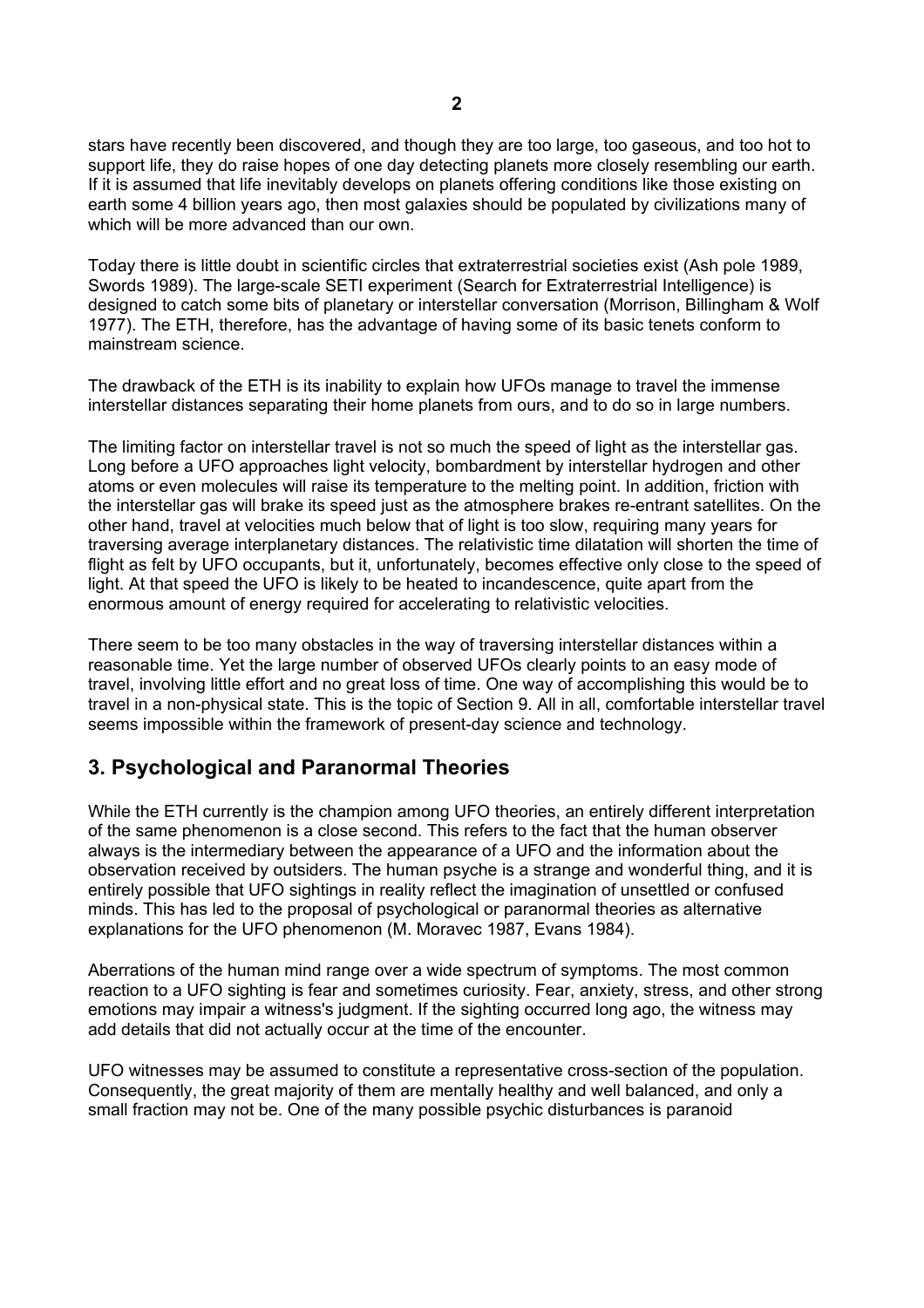schizophrenia, leading to delusions, hallucinations, bizarre associations, and other symptoms.

Mental disturbances can take many forms: Persons suffering from altered states of consciousness may hallucinate anything, from seeing flashes of light to experiencing abductions. Under the influence of fugues persons may wander about aimlessly in a state of confusion. In severe cases some individuals may even settle in far distant places, where they may lead a normal life without realizing that they are far from home. Many people hear sounds and see images in a semiconscious state between wakefulness and sleep. Autohypnosis may lead to the experience of elaborate visions of UFOs where none exist. In a psychopathological state a strong belief in UFOs usually enhances the probability of perceiving one.

These and other purely psychological processes may simulate the appearance of UFOs and their occupants. However, since most witnesses are perfectly normal and sightings in general are witnessed by more than one person (by 2.4 witnesses on the average), what they observe cannot always be due to an unbalanced imagination. There is no objection to the hypothesis that some UFOs are purely psychological phenomena, but there are objections to the contention that all UFOs have a psychological origin. The strongest argument against this hypothesis is presented by the frequent physical traces left behind by UFOs and the scars exhibited by abductees.

A somewhat different approach to the problem is the suggestion that UFOs are fundamentally paranormal phenomena, seen mostly by psychic persons. Some UFO characteristics are indeed reminiscent of paranormal occurrences: UFOs can change shape or materialize and dematerialize, aliens float through closed windows and doors, sometimes carrying an unfortunate abductee with them. They can effect sudden healings, communicate *via* telepathy, and perform other inexplicable feats. A paranormal component no doubt is present in many encounters with UFOs, but since we are as unfamiliar with the origin of paranormal phenomena as we are with the origin of UFOs, the suggestion that the latter are an inherently paranormal phenomenon is equivalent to saying that we do not know what UFOs are and where they come from. What seems to be more likely is the assumption that paranormal components play an important role in the wide spectrum of UFO appearances.

# **4. Psychic Projections**

Jerome Clark and Loren Coleman (1975) based their theory of psychic projections on the concept of the collective subconscious introduced by C.G. Jung. While the latter thought of it as an allpervading immaterial quantity, the two authors went one step further and assumed the psychic energy stored in the collective subconscious to be capable of projecting physical structures into our world. In the past these took the form of fairies, elves, poltergeists, etc., but in modern times they have become UFOs and UFO occupants. This makes UFOs a terrestrial phenomenon and would explain the large number of observations presenting such an obstacle to a belief in the ETH (Clark 1990).

Just like several of the preceding and following theories, the psychic projection hypothesis can neither be proven nor disproven. However, it seems strange that psychic projections should be so numerous and that they seem to be restricted to UFOs. Why are there no psychic projections of cars, television sets, computers, etc., which are much more prominent in everyone's subconscious mind? Moreover, UFOs display an intelligent behavior. Psychic projections may be expected to behave in a much more haphazard manner, just like poltergeists, which are acting in a random way and without any discernible logic (Moser 1950).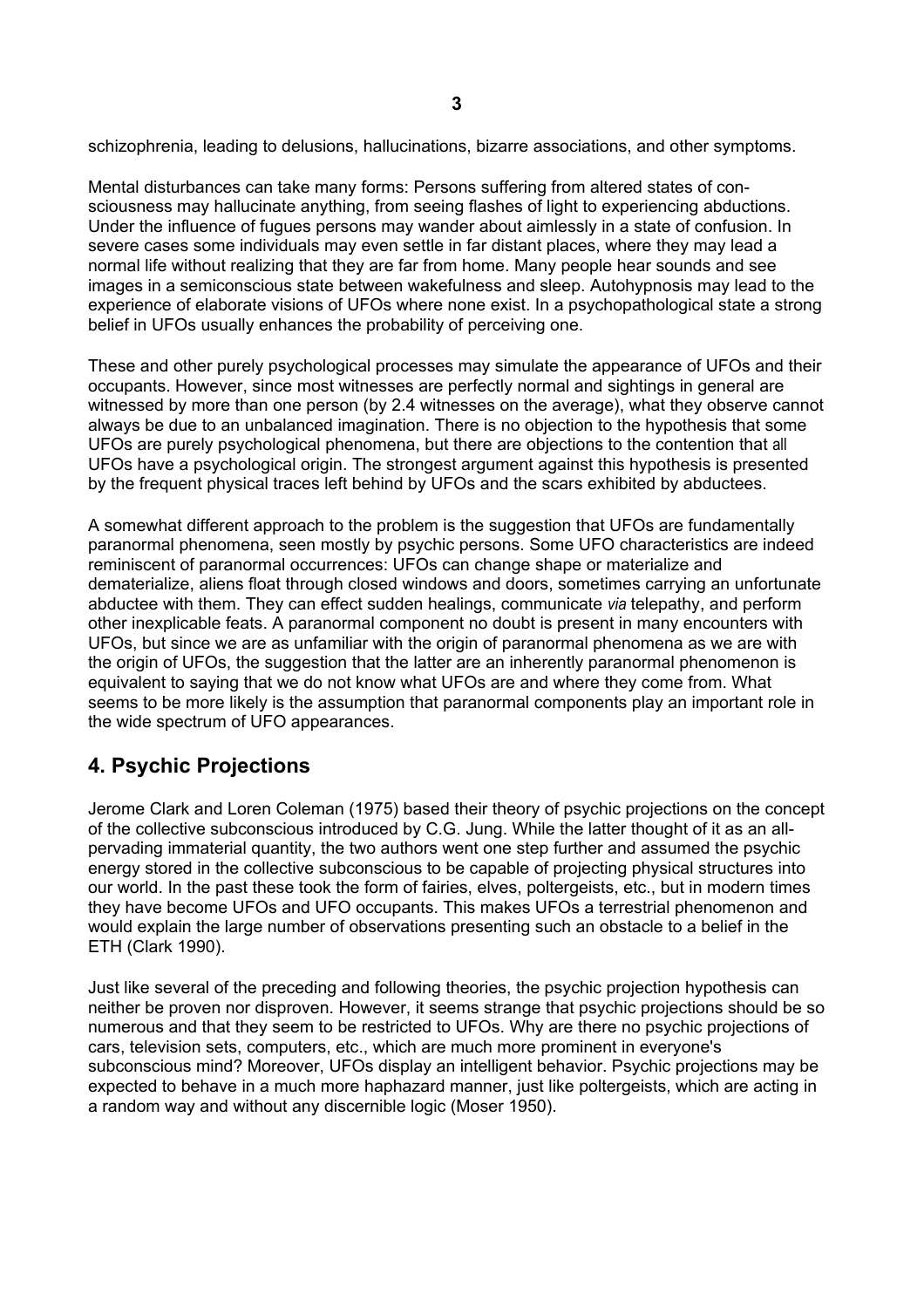What triggers the projection in the first place? Most witnesses are completely taken by surprise by a sighting. while UFO researchers, who think a great deal about UFOs and would love to see one, usually don't. If UFOs were psychic projections, would it not be much more likely that UFOs are sighted by those who hope most fervently to see one? Thus. possible examples of psychic projections are the much photographed appearances of the Virgin Mary in the 60's over the Coptic church of Zeitun near Cairo, and the luminous phenomena seen on the occasion of religious festivals in Wales in 1905. These occurrences were probably triggered by the faithful expectation of witnesses.

The problems mentioned above are not solved by the theory. Nevertheless. it is an interesting attempt to bring into accord the paradoxical behavior of UFOs. the physical traces, and the large number of observations.

# **5. The Tectonic Strain Theory (TST)**

Many tectonic formations in the lithosphere under the continents are known to be under conditions of strain due to displacements in the earth's mantle, to the slow shrinking of the earth. and to other causes. Occasionally, the strain in a given area is relieved by an earthquake, after which it builds up again over a period of years.

Michael Persinger (1990) had the idea of investigating correlations between UFO observations and anomalous luminous phenomena (ALP) on the one hand, and natural processes known to release large amounts of energy such as tornados. earthquakes. etc., on the other. He found that observations of UFOs and ALP showed moderate correlations with the energy liberated in earthquakes. provided the latter occurred months to years earlier or later in a location up to hundreds of kilometers away from the earthquake epicenter. UFO data were taken from Saunders' UFOCAT (Saunders 1975. Merritt 1980) and other sources.

These long-distance, time-shifted correlations could best be explained by associating anomalous lights and UFOs with tectonic strain underneath the observation sites. The reason is that long before the occurrence of an earthquake the energy later to be released is stored in strained rock formations surrounding the epicenter and extending out to distances of many kilometers. Strong strains exist over areas measuring 20-50 km in radius. Beyond this distance the strain becomes weaker.

The basic mechanism translating tectonic strain into a glowing mass of light in air is not clearly understood. but is thought to be related to strain-induced electric fields. These may be due to piezoelectricity, microfissures in the rocks, or mechanical friction between rock layers. If he is far away from an ALP the observer merely sees a light in the sky. but closer up he notes some structure and imagines he sees a UFO. Still closer the strong radiation field surrounding the light begins to stimulate the electrically sensitive temporal lobe of the observer, who then imagines seeing all the phenomena associated with UFOs such as landings, entities. abductions, and even paranormal events unrelated to UFOs. As a clinical physiologist Persinger is well qualified to discuss all aspects of the aberrant human mind.

In summary, the TST explains all manifestations of UFOs as pure imaginations. triggered by the exposure to strong fields emanating from balls of light floating in air. which in turn are induced by electric fields originating in deep rock layers and caused by tectonic strain.

Despite vigorous promotion of the theory in some 30 publications by Persinger and collaborators, the TST has had rough sailing. This may be due to the fact that a single-cause theory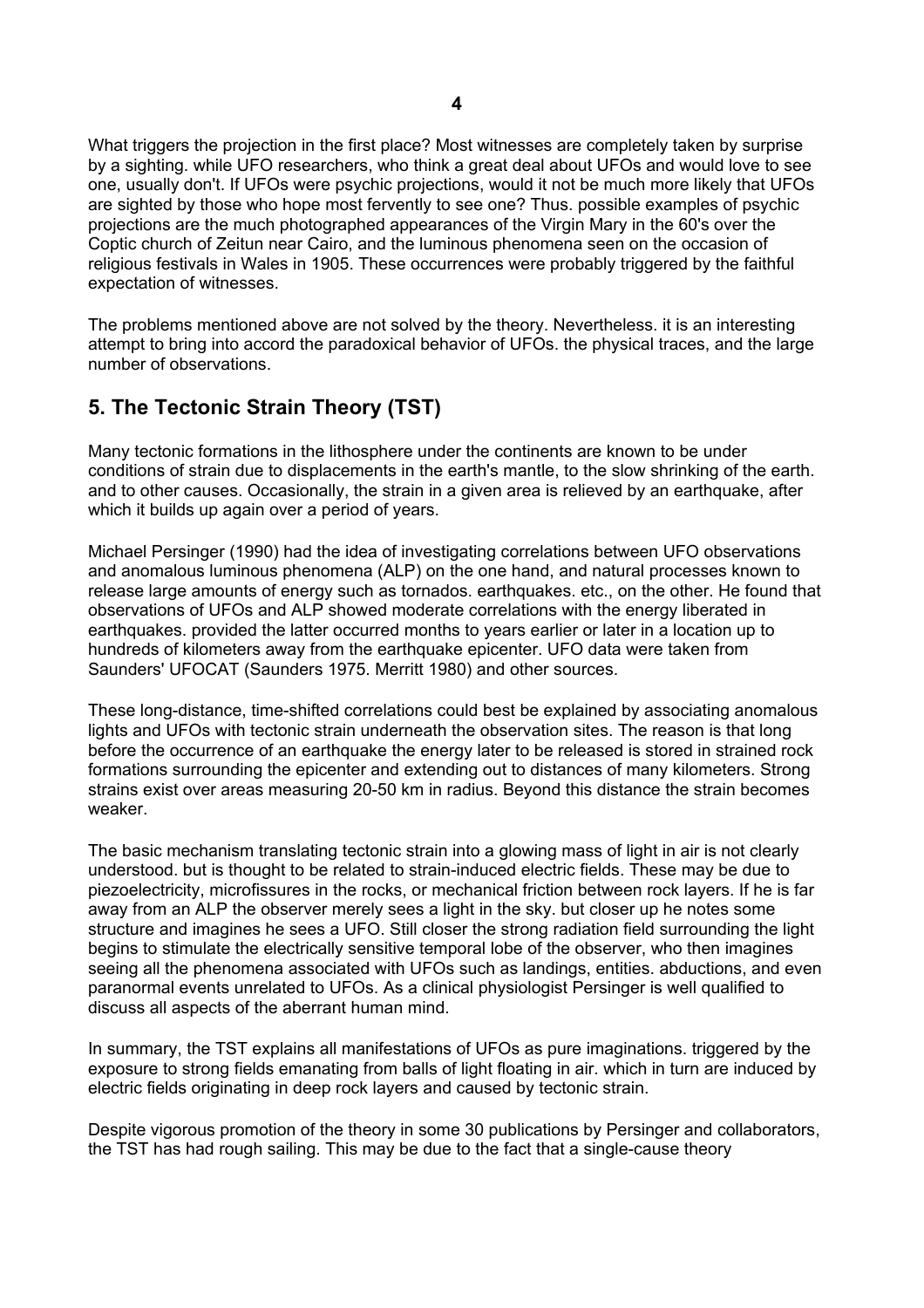drawing sweeping conclusions about a phenomenon as complex and diversified as UFOs does not sound credible. However, there are more substantial objections to the theory.

UFOCAT is known to list raw data, and it is not known how many IFOs are contained in it. Hence, the TST is based on correlations between a mixture of IFOs and UFOs, and a simple mathematical formula relating energy release in earthquakes to their strength on the Richter scale. There are so many intermediate steps between these two sets of data, including some that are not well understood, that the reliability of the correlations is questionable, especially since correlations should never be used to prove a cause-and-effect relation. Another question is why UFOs are not observed closer to earthquake epicenters, where strain in rock beds is much stronger than far away (Rutkowski 1990).

A serious drawback is the unclear nature of the fields alleged to produce the luminous phenomena and the destabilizing influence of the latter on the human mind. The 3 possible tectonic origins of possible fields mentioned above all cause electric charges to appear on the surfaces of crystalline rock inclusions, giving rise to electric fields. However, since the rocks are electrically neutral to begin with, positive and negative charges always add up to zero on the average, resulting in the field strength going to zero within a relatively short distance. Since all this occurs at depths of several kilometers the effects are expected to be hardly discernible on the surface. Furthermore, any tectonic fields that may appear would be added to the usual atmospheric fields, which can become quite strong before thunderstorms. Since electric fields produced by tectonic strain, if they exist, have been with us since life began, we should by now be adapted to them and any exposure to such fields should leave our minds entirely unaffected. During thunderstorms we are not experiencing any alteration of normal brain functions either.

It is not known how electrostatic fields emerging from the ground manage to create luminous volumes in air. **Plasmas** are very difficult to produce and have lifetimes on the order of microseconds. Moreover, plasmas emit only light and heat. They are not surrounded by strong, long-range electric fields for the simple reason that they, *too,* are almost electrically neutral when viewed from the outside. This makes it very difficult to imagine how anomalous lights can have any influence on our thought processes. Moreover, cars are excellent Faraday cages into which electric fields cannot penetrate. Yet a large number of UFO observations and even abductions have been reported by car passengers. Even if we accept the idea that exterior electric fields are able to trigger hallucinatory images in a person's mind, it is difficult to believe that a random field can lead to an ordered, coherent train of thoughts during an abduction lasting for about an hour, and it is even harder to believe that it leads to exactly the same conceptual ideas in thousands of abductees worldwide, down to the last details, some of which have not even been published. The same reservations can, of course, be made relative to the psychological hypothesis of Section 3.

It is also hard to accept that fields alone should be able to produce depressions of landing pads in the ground, large scorched areas underneath landed UFOs, multiple abductions, or anomalous scar tissue and other marks on abductees. Finally, hundreds of interviews conducted by Randle/Schmitt (1991') and Friedman/Berliner (1992) in connection with the Roswell Incident make it seem very likely that a UFO crashed near Corona, NM, on July 4, 1947 (Randle & Schmitt 1994) and is now in possession of the US Air Force. A single such case, if true, is sufficient to demonstrate that the UFO phenomenon has a nuts-and-bolts component.

It is, of course, always easier to criticize than to invent a new, coherent theory. All of Persinger's correlation analyses are based on data available to everyone. The natural thing to do, if the validity of his correlations is doubted, is to perform an independent analysis involving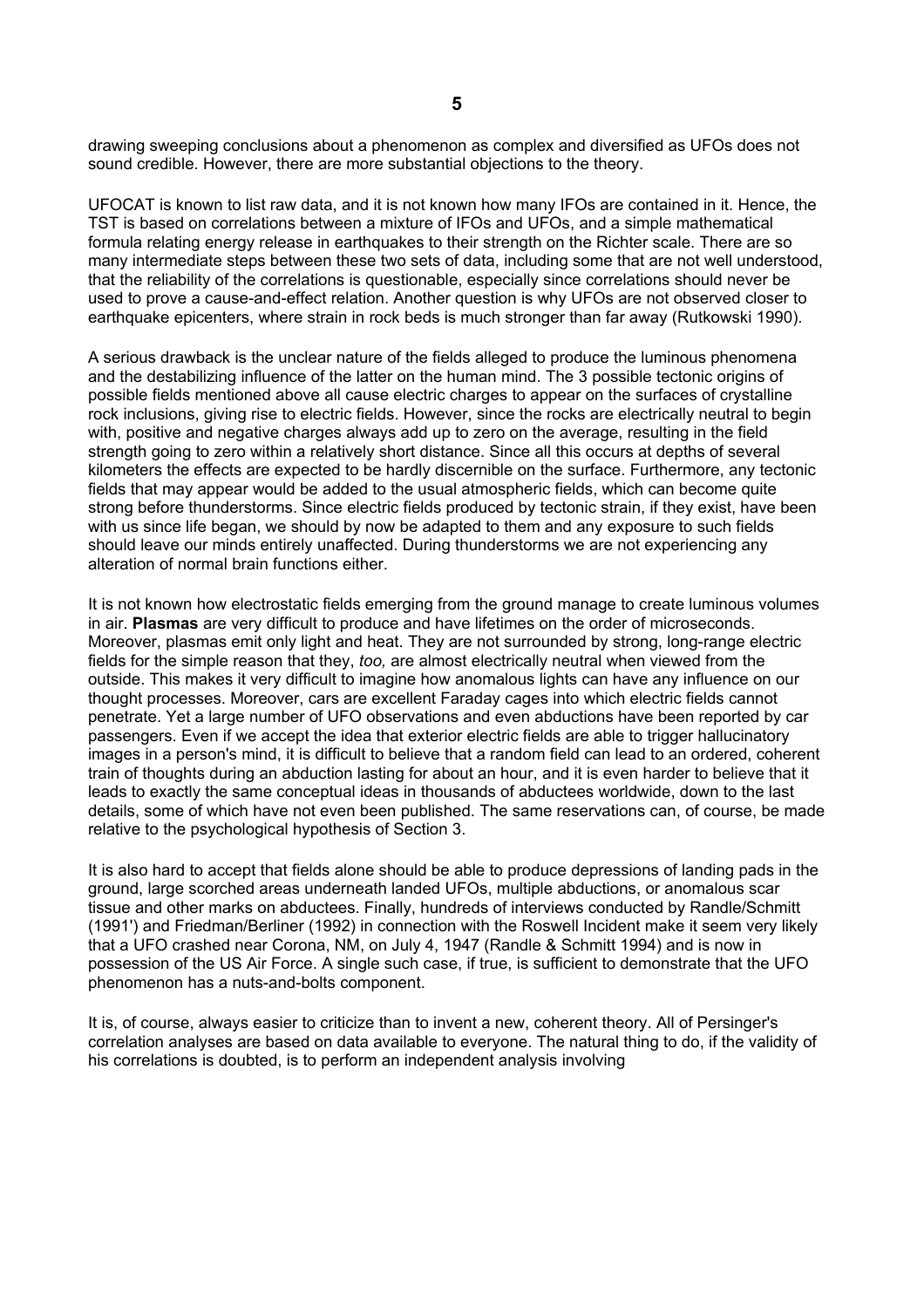more reliable data and carried out by someone not "correlated" with Persinger. The ufological community so far has failed to do so.

# **6. The Earth Light Hypothesis**

This theory, suggested by Paul Devereux (1989), is often lumped together with Persinger's Tectonic Strain Theory, although it definitely has a right of existence of its own. Its claims are far more modest than those of the TST and refer essentially to one phenomenon only: The appearance of luminous globules in air, which Devereux calls earth lights.

The theory is based on a large number of contemporary and historical accounts of terrain related lights, observed in certain geographical areas in Britain and elsewhere in the world (Strand 1985, Brueske 1988). Some of these lights, appearing time and again in the same locality, have been known for generations, and a few have even found their way into mythology. Lights emerging from the ground have often been shown to mark the presence of mineral deposits or of old mines.

Earth lights range from a few centimeters to several meters in diameter, the most frequent size being about half a meter. Most balls of light are white or orange in color, white lights often having a reddish core. Lights emerging from the ground or from old mine shafts tend to go out quickly or to hover for a while. Only few rise to great heights. On touching the ground they usually extinguish. Many of them are seen over bodies of water, power lines, or cave entrances. Reports also indicate that some lights display what may be termed an "intelligent" behavior, seemingly responding to an observer's thoughts. If this is true, it would indicate the action of a field whose nature is not simply electromagnetic.

Devereux feels that the TST is a plausible explanation for at least some of the observed lights, since they typically correlate with tectonic faults, some types of rock, mines, quarries, etc. But he also feels that there may be other, less evident causes as well.

The Earth Light hypothesis is not so much a theory as a carefully researched collection of a great many observations. While some of these may be misinterpretations, the majority seems to be due to manifestations of an unknown nature. Most UFOs have been and still are being seen at night as lights in the sky, and many of them display the characteristics described by Devereux. In contrast to the TST, it is not Devereux's intention to explain more substantial manifestations of UFOs like landings, depressions in the soil, aliens, or abductions.

## **7. Parallel Universes**

Science fiction writers were the first to introduce this hypothesis in their stories long before the advent of UFOs. The concept seems to have stimulated the imagination of readers so that it was used to explain the origin of UFOs when the latter made their appearance. Briefly, the theory contends that UFOs are not visitors from planets in our own universe but from another universe existing in parallel to ours.

Before passing judgment on the merits of this hypothesis it would be useful to define just what precisely a "parallel" universe is. To illustrate this, imagine the world to be 2-dimensional. A very large sheet of paper is an example of such a 2-dimensional "universe". Let us further assume that we are 2-dimensional beings living on the sheet. Being 2-dimensional means that our senses are unable to register anything occurring in the third dimension. A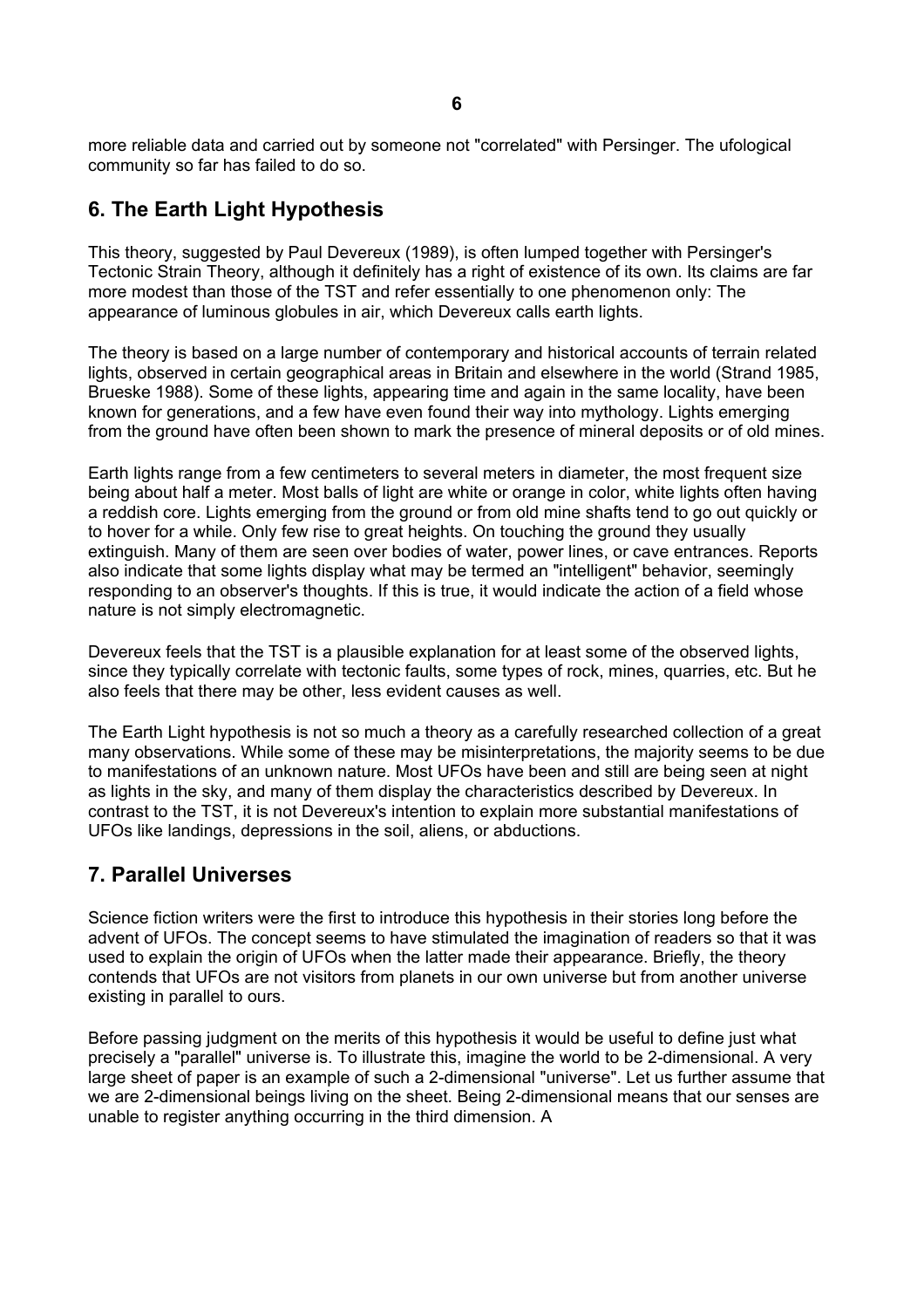parallel universe then would be a second sheet of paper, parallel to the first one and separated from it by some distance in the vertical direction. This "parallel universe" fulfills two conditions: It is displaced in a direction perpendicular to the two dimensions of the sheets, and the 2-dimensional inhabitants of the first sheet have no way of realizing the existence of the second sheet. However, if the 2-dimensional beings on the second sheet are very intelligent, they might surmise the presence of a third dimension, and ultimately they might even devise a vehicle able to transport them down to the first sheet. There they would be greeted as UFOs coming from a parallel universe!

Fortunately, we are 3-dimensional, as life would be dull in only two dimensions, but from a 3 dimensional point of view things become more complicated. This time a parallel universe has to be separated from ours by a coordinate perpendicular to the 3 familiar dimensions, and again we must be unaware of its existence as coordinate. One possibility would be a genuine 4th dimension. But on what basis does our brain pick only 3 out of 4 equivalent dimensions? Furthermore, it can be shown that there cannot exist more than 3 genuine macroscopic spatial dimensions measurable with yardsticks. Four and more spatial dimensions would lead to planetary and electronic orbits in the form of logarithmic spirals and not to the experimentally established elliptical orbits.

Another possibility would be time which, according to relativity, is the 4th dimension perpendicular to the others. It is not a spatial dimension, since it cannot be measured with yardsticks. At present we are unable to travel either into the past or into the future, and so time would be a suitable candidate for a dimension separating us from a parallel universe. Time travel will be discussed in Section 10.

Finally, one could postulate the existence of a 5th dimension and of still higher ones, all of which would not be genuine. To our senses they would not appear as dimensions at all but as something altogether different, just as time is conceived by us as something different from length, width, or height. In Heim's higher dimensional unified field theory (Heim 1989, 1984; Beck & v. Ludwiger 1993) for example, the 5th dimension measures the degree of a structure's organization, and a parallel universe could be separated from us by a large distance along that coordinate. Unfortunately, all material objects are relatively simply organized and are therefore located low down on the organizational scale. For this reason parallel universes high up on the organizational coordinate cannot contain material objects like UFOs.

Evidently, the theory of a parallel universe as origin of UFOs is beset by difficulties. In any case one may wonder why it should be easier to reach us from a parallel universe than from our own, assuming that the two are structured on essentially similar lines.

## **8. The Interdimensional Theory**

This interesting hypothesis was proposed by Jacques Vallee (1988) in his book "Dimensions". For many centuries there have been reports of fairies, elves, fawns, nymphs, ghosts, etc., whose conduct was strange, but not necessarily in contradiction to the naive level of belief characteristic of the times. In our sophisticated society these beliefs are no longer popular and, as if realizing this, the phenomenon has changed first to airships and now to UFOs. And indeed, some UFOs. are reported to behave in very strange fashion. Some of them appear or vanish suddenly, others shrink or grow larger, and occasionally they divide into two or more craft, or several of them merge into one. These certainly are not the characteristics of a nuts-and-bolts device. In addition, Vallee arrives at an exceedingly large number of UFO visits by extrapolating the number of cases in his files to observations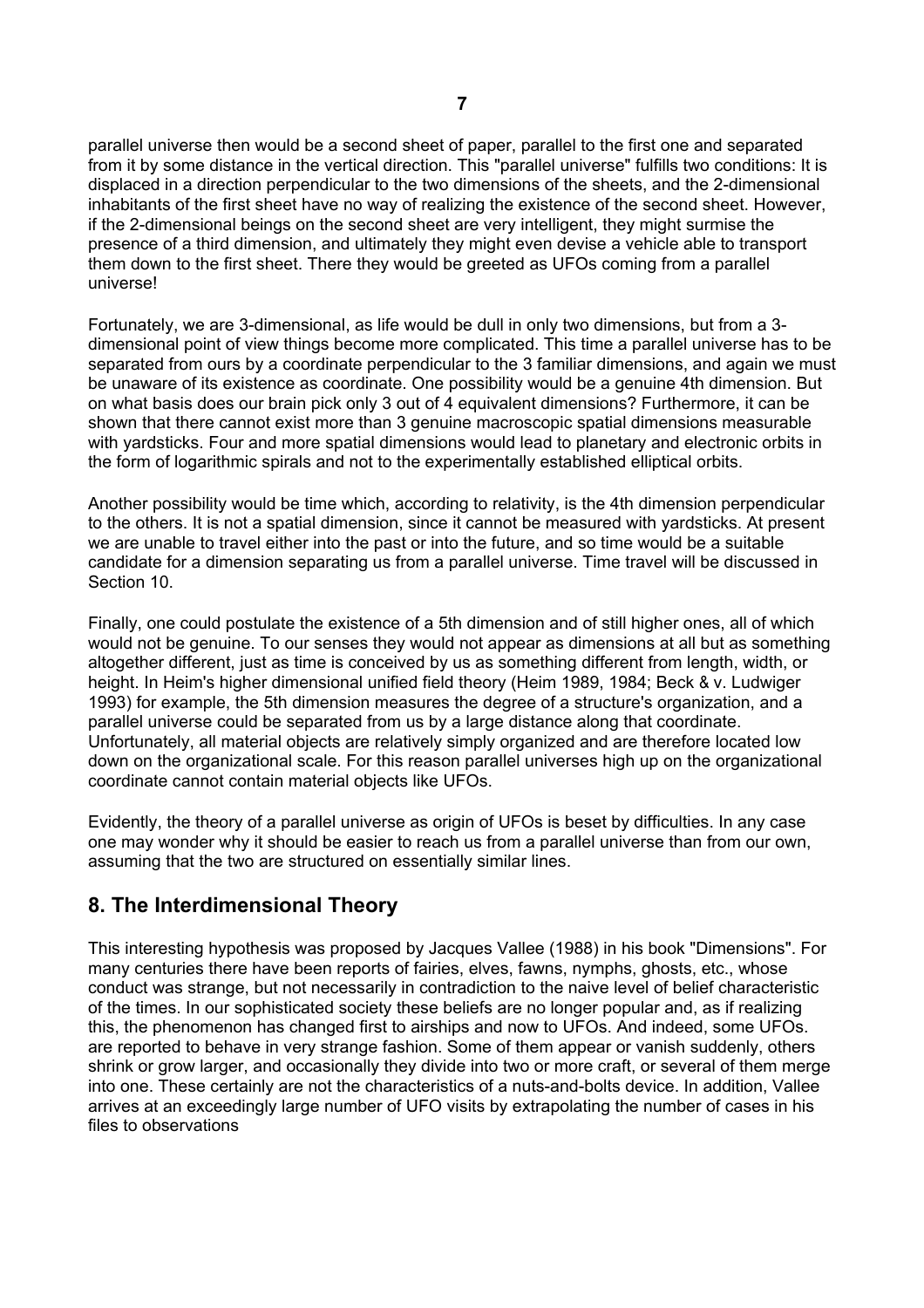worldwide. He contends that these facts, plus the many hundreds of abductions that seem to make no sense, argue against the assumption of UFOs being visitors from distant planets.

In order to explain the bizarre events Vallee invokes the existence of higher dimensions beyond those of space and time. This higher dimensional universe (hyperspace) consists not of time-dependent physical objects but as a series of informational events, whose progress suggests the passage of time. Our minds are able to retrieve the information as it unfolds in hyperspace, and this retrieved information manifests itself to our minds in the form of physical objects and events taking place all around us. UFOs are able to manipulate information so that they may appear to us either as solid flying machines or as wondrous devices behaving in ghost-like fashion reminiscent of stories told about the Gentry.

In such a theory UFOs, residing in higher dimensions, need not come from distant planets, although there is no rule against it. **It** is much more probable that they materialize from a terrestrial environment, since the higher dimensions are all around us. They share this feature with the Gentry and with paranormal events, to which Vallee feels they are related.

The theory has earned its author fierce criticism from a number of researchers, who feel that UFOs are robust material objects able to travel physically through space, and that abductions are real occurrences and not paranormal ones.

Actually, though, the theory is a remarkable, intuitive approach to a problem whose solution cannot be fitted into today's mainstream physical science. Unfortunately, Vallee's presentation is somewhat vague and lacking precision, so that the reader has difficulty forming a clear picture in his mind. There is no mathematical theory to back it up as would be necessary in order to base the new ideas upon a solid foundation. Vallee's theory contains some elements also present in Heim's mathematical higher dimensional theory discussed in Section 9. In its present form Vallee's hypothesis should be regarded as a worth-while attempt to advance a unifying explanation for phenomena as seemingly divergent as fairies and UFOs.

## **9. The Projector Theory**

The projector theory (v. Ludwiger 1979, 1984; Beck & v. Ludwiger 1993), developed by one of the authors (v.L.) is based on the second, so-called transcendental part of Heim's theory (Heim 1980, 1990), dealing with events in dimensions beyond the 4th (time). These higher dimensions are known as transdimensions. The 5th coordinate, as mentioned in Section 7, has an organizational or informational character. This permits a qualitative evaluation of the significance of an information or of a structure in addition to its quantitative description in space and time. A highly organized object, in particular a living being containing information of high significance, occupies a fairly high level on the organizational scale relative to nonliving matter. The highest level among all material structures is occupied by man. Only immaterial objects can exist on still higher planes. Heim shows that information can be exchanged between higher and lower levels by way of gravitational waves. Impinging on a material object, gravitational waves do not increase either the temperature or the degree of disorder inherent in the structure (this is called an "entropy increase"). Instead, they withdraw heat from the object, leading to an increase in the degree of order ("entropy decrease"). If the information carried by them is of the right type, the waves can modify the probability of existence of an object in a specified location, so that the object can either shift its position or dematerialize and rematerialize.

A theory involving more than the usual 4 dimensions requires a considerable revision of physics. The higher dimensions enter into the mathematical description of all material structures, in particular Into those of elementary particles, In this sense all objects can be said to extend Into the transdimensions.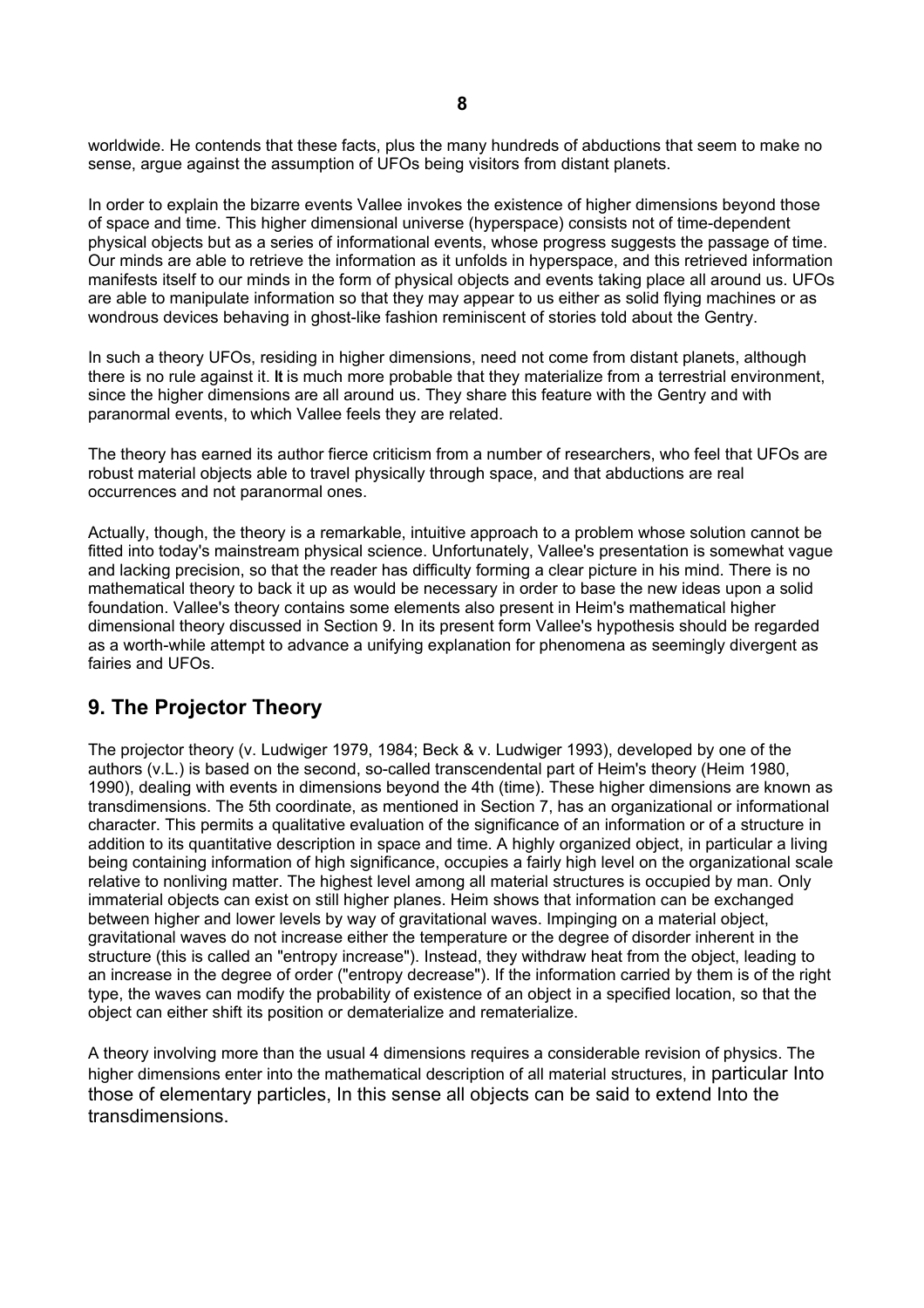According to the projector theory, the first step a UFO Wishing to land on a foreign planet has to take is to generate an artificial pattern in the transdimensions of a planetary surface by means of an appropriate modulation of gravitational waves. This pattern should more or less match the natural pattern formed by the extensions into the transdimensions of the actual planetary surface: on which the UFO intends to land. The two similar patterns will then generate a structural resonance bridge across which information can travel to and fro between Planets. Transdimensions are superimposed upon our 3-dimensional world because they are not spatial dimensions, so that there Is no true distance between two points in higher dimensions. The concept of ''distance'' between two points in the transdimensions denotes the difference in organization of the objects located at those points, not their physical separation. Two similar planets may be tar apart even While their transdimenslonal patterns are super imposed upon each other.

Next, the UFO dematerializes by generating gravity waves which, upon passage through the craft and its crew, are modulated with full information about their structural details. In this form the information· can cross the resonance bridge in an instant and without having to travel through ordinary space. Near the surface of the target planet the UFO rematerializes via gravity waves by an inversion of the process that allowed to dematerialize.

A more detailed account of the projector theory is contained in the cited literature. There is no proof of its correctness, but its utilization of quite a number of concepts appearing in Heim's theory (which is not UFO.related) raises it a little above pure speculation, it accounts for the sudden appearance and disappearance of UFOs and for their seemingly effortless way of traversing interstellar distances. The technology needed for its realization is, of course, completely unknown. but a technologically far advanced society may be expected to have developed it.

## **10. Time Travel**

Another theory Whose origin goes back to science· fiction days is that of time travel {Parker 1991}. It contends that in a few hundreds or thousands of years mankind will have learned to build time machines able to carry it. back into the past Since -the mechanism of natural selection will tong ago have ceased to be operative, the genetic stock. will have degenerated, leaving the earth's inhabitants in a physical state endangering their survival (Johnson 1993, Davenport 11192). According to the time travel theory, UFOs are visitors from our own future carrying out. the task Of rejuvenating their genetic stock by interbreeding With humans. This seems to be: borne out by the fact that the grey entities so prominent in abductions, have fragile but humanoid bodies. In order to minimize the effect any manipulation of their past is bound to have on their own future environment they endeavor to have as little contact with us as possible. This restraint of UFO occupants to communicate with us has indeed been a puzzle for along time.

A great deal of UFO-unrelated. research on the possibility of time travel has been carried out, since it is a problem of particular interest both in relativity theory and quantum mechanics (H, Moravec 1993). It turns out that the solutions either depend on impractical assumptions, or else rely on physical processes not likely to be realized in nature,

Gödel, for example, demonstrated that a universe rotating fast enough would distort space and time sufficiently to allow reaching one's destination before departing. However, the universe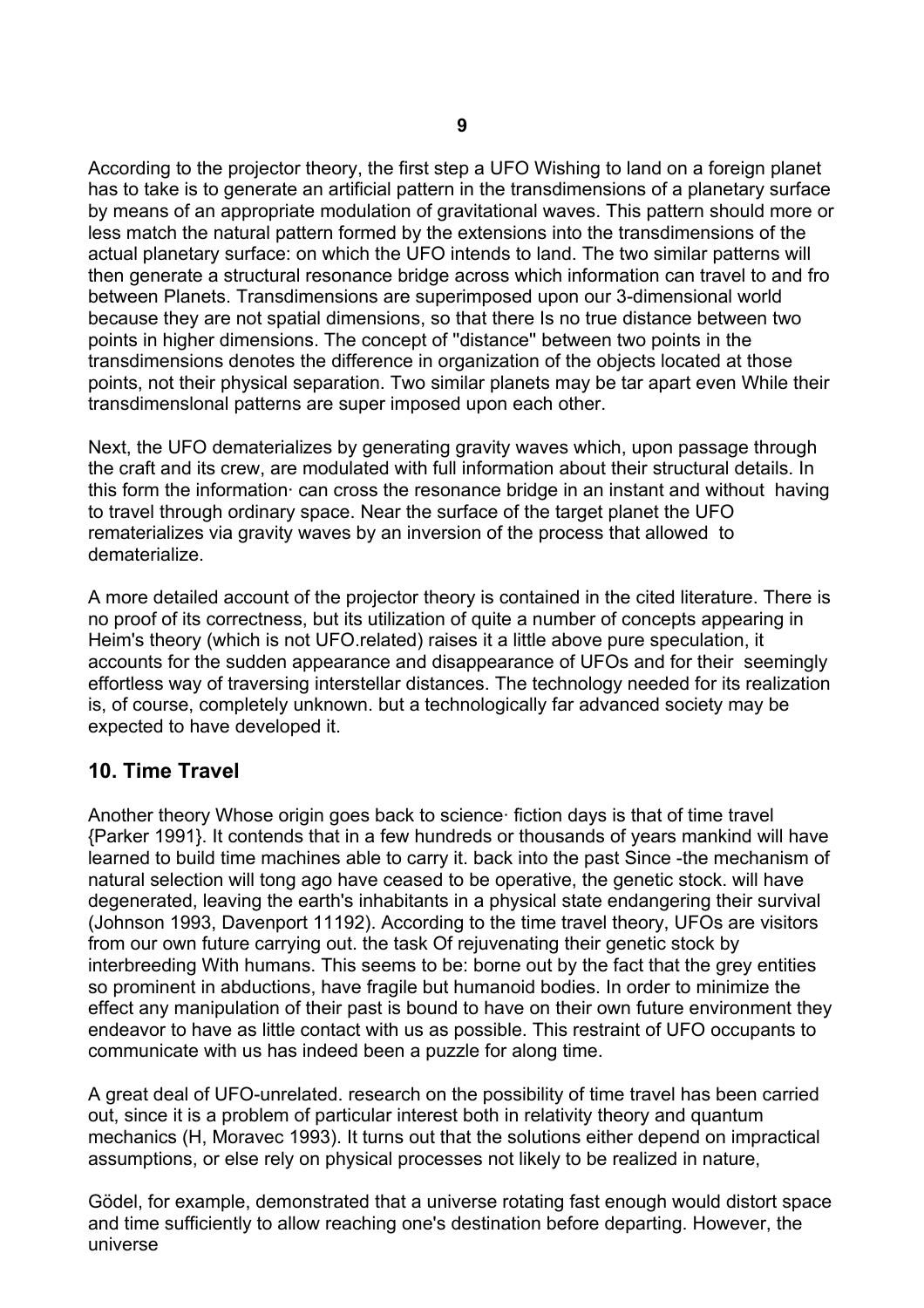shows no sign of rotating. Similarly, Kerr and Newman showed that a very fast spinning black hole having the mass of a whole galaxy might make a spaceship return before in started. Wormholes have been suggested as possible time machines, but their properties are not known well enough to make reliable predictions. In any case, it is not likely that UFOs use such clumsy mechanisms for time travel.

Several possibilities of sending signals into the past have been explored by means of quantum mechanics. Any signal sent back in time will oscillate back and forth between transmitter and receiver, continuously moderating both of them until equilibrium is reached, which is what we observe. This equilibrium may adjust itself in such a manner that it precludes information reaching the past, but an appropriate manipulation of the signal might circumvent this restriction. This, of course, is speculation and in any case very far from physical time travel.

A remarkable and illuminating series of experiments has been reported by Schmidt (1987, 1993). It is well known that psychically gifted persons are able to influence the random sequence of "heads" and "tails" of a flipped coin so that one of the two is thrown more often than the other. In the experiments the throws were simulated by a computer, and results were stored on diskettes as well as in the computer memory. In addition, they were printed out and immediately inserted into envelopes and sealed before anyone had a chance to look at them.

Months later a test person concentrated on retroactively influencing the results. The sealed envelopes were then opened and as a check the stored information was printed out as well. Results plainly showed the randomness of the data to have indeed been influenced in the direction aimed at by the test person. Schmidt does not interpret this result as a modification of the past, but rather as a precognition of the past for events due to occur in the future. But the experiment may equally well be interpreted as indicating a genuine possibility of influencing the past, *provided this*  does *not lead to even the slightest modification of the future!* Not even the knowledge that a change will occur is allowed.

There exists some evidence in favor of time travel. Thus, Corporal Armando Valdes in Chile grew a 5-day-beard during an absence of only 20 minutes (Huneeus 1987). This may indicate that for him time progressed much faster temporarily than it did on earth, implying that he traveled into the future. When heading back into the present he must have passed through the same time intervals in the reverse direction, so that for 5 days he led a double existence. On his way back into the present he must, in principle, have been able to observe himself on his way into the future and vice versa.

Other evidence for the reality of time travel are hundreds of cases in which witnesses observed UFO occupants, built like perfectly normal persons, speaking terrestrial languages (Bowen 1965, Benitez 1978, Heiden 1982, Keel 1970, Lorenzen 1967 p. 109 and 123, Vallee 1990), wearing glasses (Randle 1989), eating terrestrial vegetable food (Vallee 1969), and sometimes explicitly identifying themselves as visitors from our future world (Keel 1970 p. 199-200, Fowler 1990). Occasionally, they even ask what year we have (Lorenzen 1967 p. 126, Keel 1970 p. 126 and 184, Keel 1975). Unfortunately, utterances by UFO occupants are notoriously unreliable and should be regarded with extreme caution. Instead of seeing people from our own future, witnesses are much more likely to have seen perfectly normal terrestrial individuals cooperating with alien UFO occupants or imitating them.

Time travelers age when they move into the future and get younger when they travel into the past. For this reason an object cannot reach any epoch in which it did not exist, or in which it has ceased to exist. This limits time travel of persons to a relatively narrow time range, and a population which lives, say 1000 years farther ahead in the future will in all probability be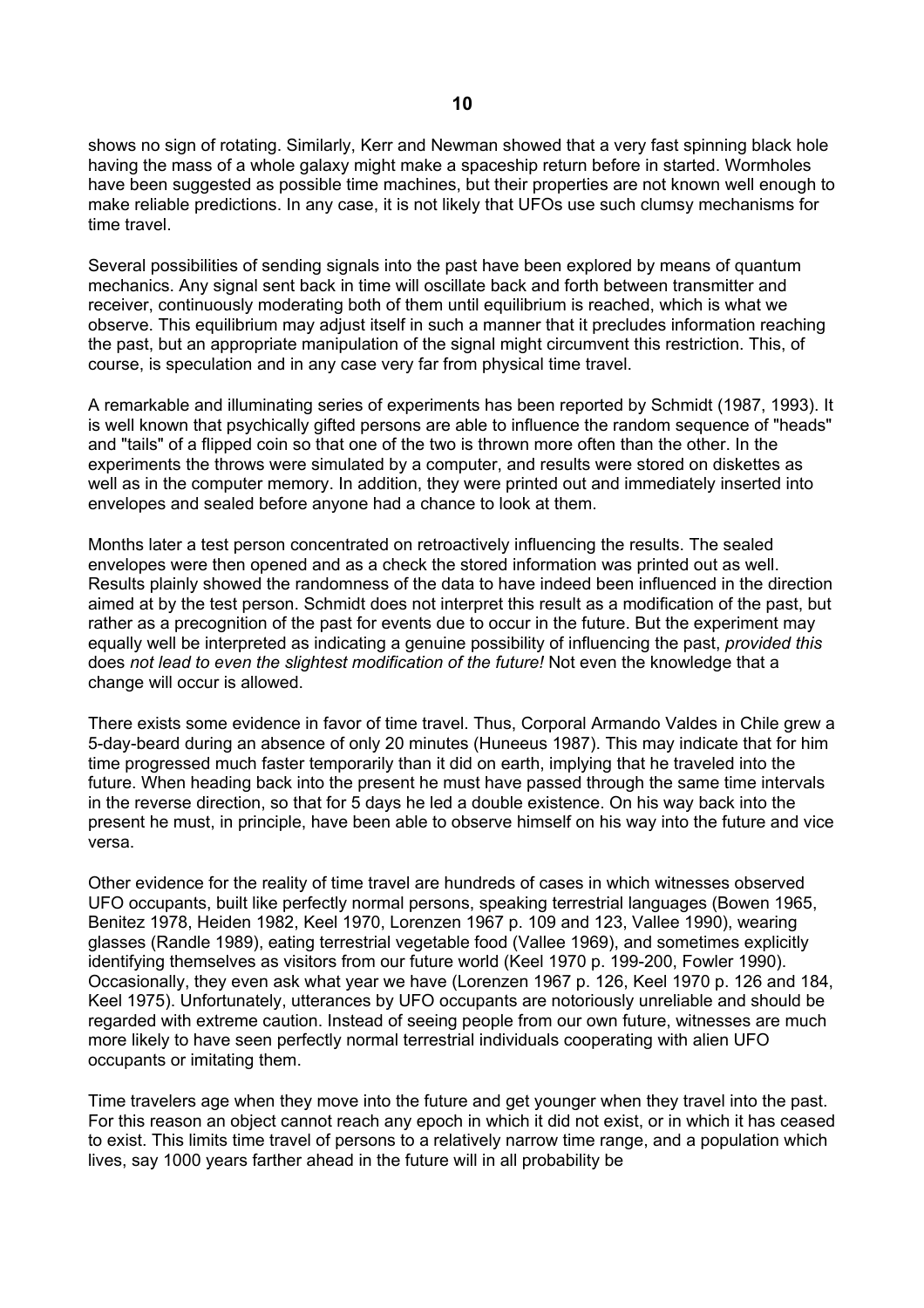unable to reach us. Furthermore, the rapid aging or rejuvenation experienced in time travel may be very harmful to the living organism.

Anthropologists anticipate the looks of man in the distant future to be similar to that of the grey entities (Miller 1981). Just like the human skull resembles that of a chimpanzee embryo, so the head of the future human may look like that of present-day embryos. The large head of the greys could never pass through their narrow pelvis, so that birth must take place in an incubator, bearing out the reports by abductees of embryos observed in transparent vessels (Jacobs 1992). This has lead Michael Swords (1985) to assume that the future embryonic development in an incubator will free the genetic potential from the restriction of a narrow birth channel. Thus, oxygen may be supplied to the embryo during a longer period of time, enabling it to develop a much larger skull. At the same time sex organs will shrivel, as they are no longer needed because reproduction will be accomplished by cloning. All this may indicate that the grey entities are visitors from our own future.

The computer scientist H. Moravec believes that a few decades from now computers wired like neuronic networks and built into human robots will have an intelligence far exceeding our own. He even feels that they will develop a consciousness and will themselves steadily and independently improve their progeny (H. Moravec 1988). If this somewhat risky forecast is true, the small grey companions of human UFO occupants might be the predicted robots. However, reading the numerous abduction accounts one does not get the impression of the grey entities being particularly intelligent.

On the other hand, the morphology of living beings probably has developed along similar lines in the entire universe. For this reason the assumption that the greys belong to a far advanced civilization is as applicable to the present inhabitants of a distant, older planet, as it is to the future inhabitants of our own.

An additional argument against the time travel hypothesis is that the weak body of the grey visitors, carrying a disproportionally large head, is poorly adapted to life on earth with its strong gravitation. Furthermore, abductees have gained the impression that the greys need neither food nor air and possess no reproductive organs, so that they might be biological robots. It is indeed improbable that mankind will voluntarily maneuver itself into an asexual condition, and that it will also dispense with eating and drinking. Present-day development rather points in the opposite direction!

We are not even certain that the future exists in a concrete form. After all, we may be at the forefront of time already. The future may have a potential existence, but not a real one. Our sense of time is generated by impulses in our consciousness, which is faced with a multitude of potential events out of which it chooses a certain one and transforms it into reality.

One of the main arguments against travel into the past is its violation of causality. If a person travels back in time and shoots his own grandfather before the latter has had any children, he could not have been born and hence could not have traveled back to kill his grandfather. But if his grandfather was not shot, then his grandson was born and could shoot him, etc. etc. Clearly, this causal loop never ends. Nevertheless, Deutsch (1991) has shown that general relativity permits time travel avoiding this paradox: As soon as the past is modified by, say, shooting a person, a new universe branches off. The old one continues to exist unchanged, while the new one contains the modification and unfolds accordingly. The traveler who caused the modification is confined to the new universe and will never be able to return to the exact future from which he came. This theoretical solution does not violate causality, but no one knows if nature allows multiple universes to exist.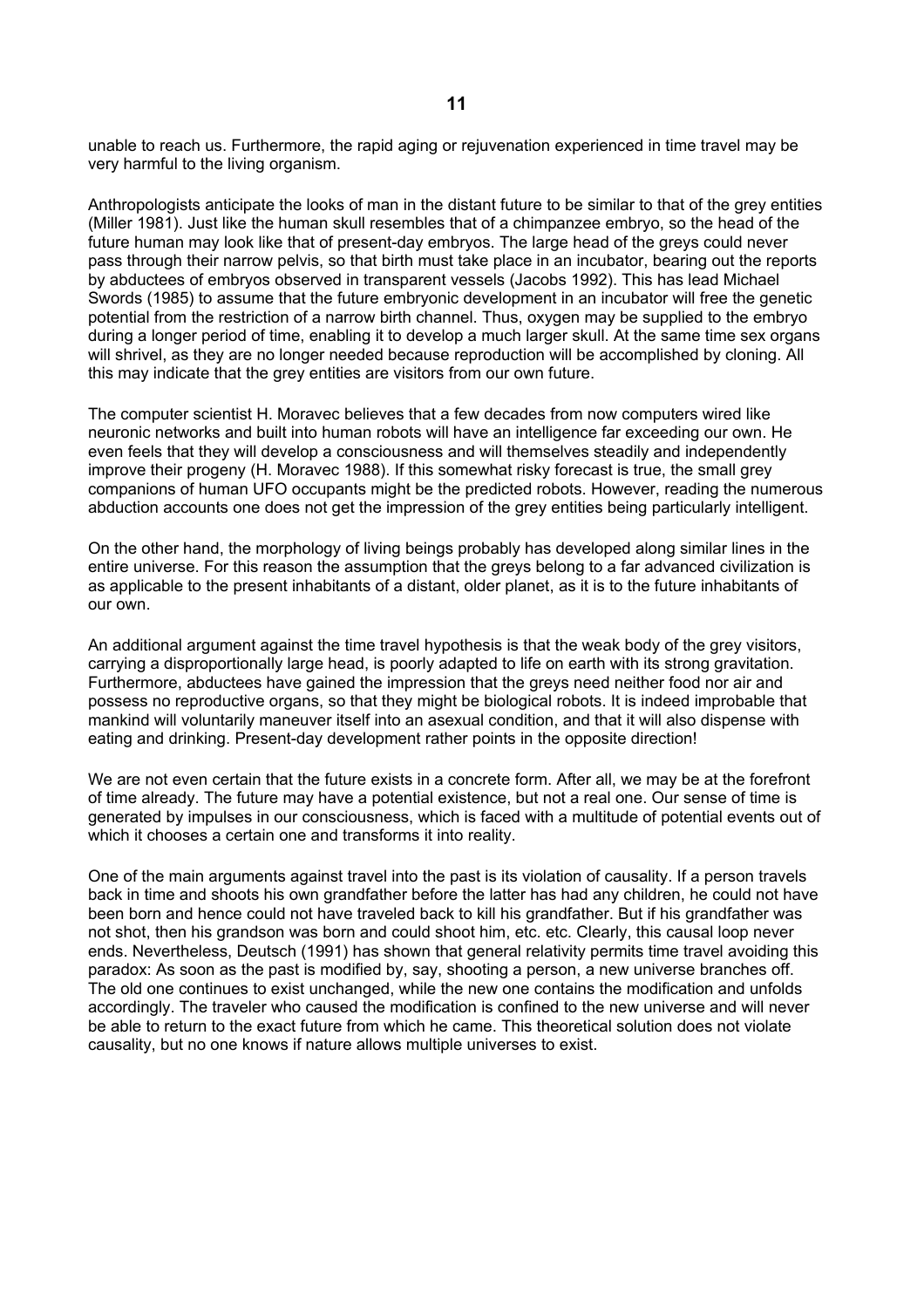If UFO occupants really wanted to prevent altering their own world as a result of changing ours, then it is much too late already. The fact that thousands of articles and tens of thousands of book copies have been printed about the topic, the existence of large UFO societies in many parts of the world, UFO crashes and their possible recovery, and abductions that have traumatized an unknown but large number of abductees have already affected our generation and will continue to do so in many generations to follow.

On the other hand, all over the world witnesses who have had sightings of special interest, or who have taken pictures and movies or are in possession of metal fragments have been visited immediately afterwards by strangely dressed men, usually wearing black. Although no one knew of the event except the witnesses themselves, the "men in black" threatened them and insisted on the evidence being handed over to them. In every case they demanded that the witnesses talk to no one about their sightings. Thoroughly investigated cases have been reported in 1958 from EI Salvador (Vallee 1969 p. 273), in 1965 from Texas (Lorenzen 1969), and in 1966 from Mexico (Clark 1979).

Nevertheless, these attempts at suppressing information, some of which have not even been successful, since otherwise we would not know about them, are not even remotely sufficient to eliminate the impressions left since 1947 in the minds of hundreds of millions of individuals as a result of UFO appearances. The fact that UFO crews avoid contact with us may be due to their desire to prevent a cultural shock resulting from a clash between their own advanced culture and ours, as has happened repeatedly on earth.

#### **Literature**

Ashpole, E. 1989: The Search for Extraterrestrial Intelligence, Blandford Press, London

Beck, H.; v.Ludwiger, I. 1993: Basic Ideas of Heim's Unified Field Theory, in: Interdisciplinary UFO Research, MUFON-CES Report No. 11, UNI-Druck, Munich

Benitez, J.J. 1987: Flying Saucer Review 24, No.2

Bowen, Ch. 1965: The Humanoids in Latin America, in: The Humanoids, Futura Publications Ltd., London, p. 108

Brueske, J.M. 1988: The Marfa Lights, Ocotillo Enterprises, Alpine, Texas

Clark, J.; Coleman, C. 1975: The Unidentified: Notes Toward Solving the UFO Mystery, Warner Books, New York

Clark, J. 1979: Carlos de Los Santos and the Men in Black, Flying Saucer Review 24, No.4, p.8-9

Clark, J. 1990: Psychosocial Hypothesis, in: The UFO Encyclopedia, Vol. 1, Apogee Books, Detroit, Michigan, p. 172-185

Davenport, M. 1992: Visitors from Time -"the Secret of the UFOs, Wild Flowers Press, Oregon

Devereux, P. 1989: Earth Lights Revelation, Blandford Press, London

Deutsch, D. Oct., 1991: Phys. Rev. D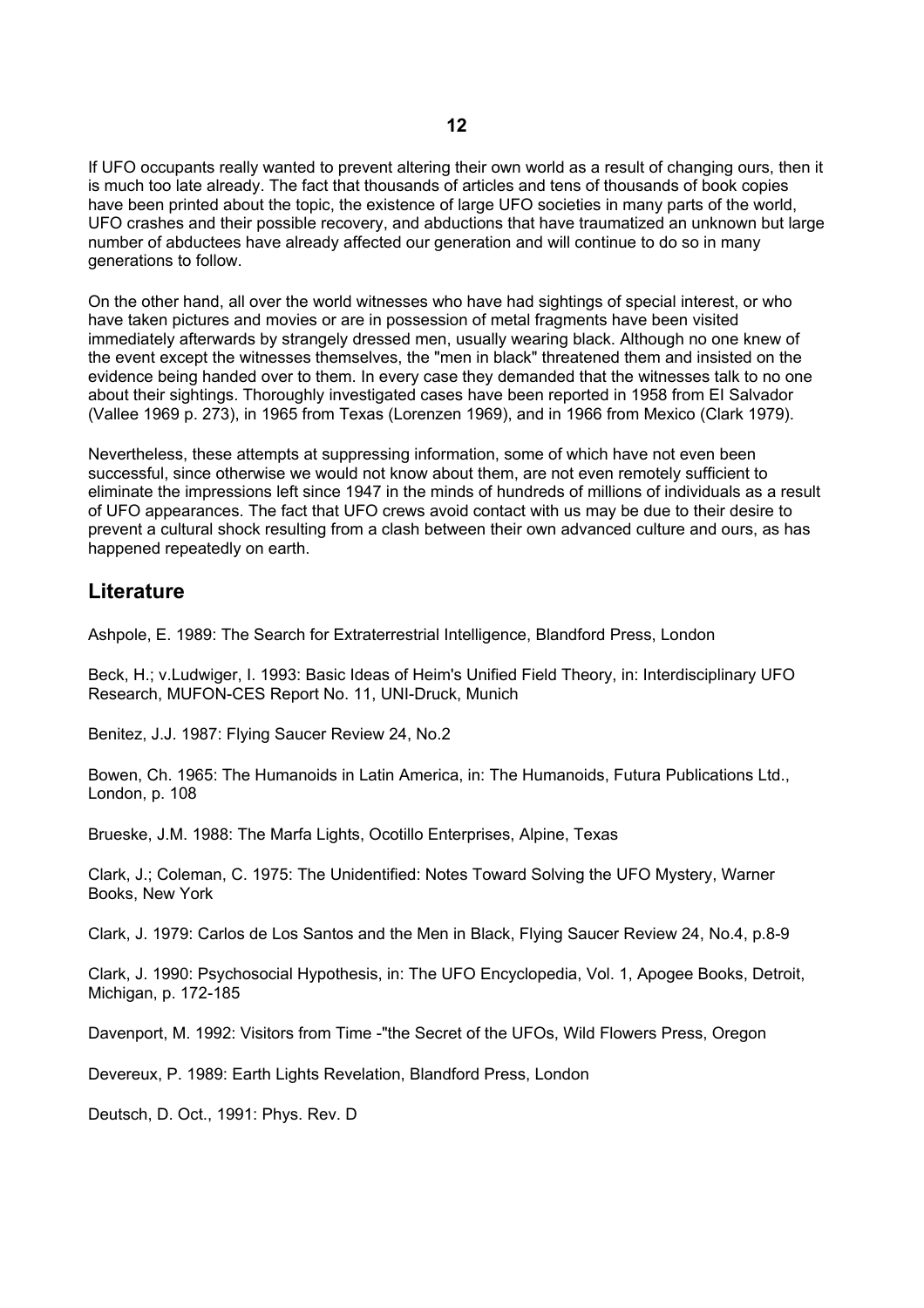Evans, H. 1984: Visions, Apparitions, Alien Visitors, Aquarian Press, Wellingborough, England

Friedman, S.T.; Berliner, D. 1992: Crash at Corona, Paragon House, New York

Fowler, R.E. 1990: The Watchers, Bantam Books, New York

Heiden, R.W. 1982: A 1949 Brazilian Contactee, part 1, Flying Saucer Review NO.5, p. 28-iii

Heim, B. 1980: Postmortale Zustande?, Resch Verlag, Innsbruck

Heim, B. 1989: Elementarstrukturen der Materie, Vol. 1 (revised edition), Resch Verlag, Innsbruck

Heim, B. 1984: Elementarstrukturen der Materie, Vol. 2, Resch Verlag, Innsbruck

Heim, B. 1990: Der Elementarprozess des Lebens, Resch Verlag, Innsbruck

Huneeus, J.A. 1981: A Historical Survey of UFO Cases in Chile, in: MUFON 1987 Intern. UFO Symp. Proc., Washington D.C., p. 195

Jacobs, D.M. 1992: Secret Life - Firsthand Accounts of UFO Abductions, Simon & Schuster, New York

Johnson, V. 1993: Time Travelers: An Alternative to the **ET** Hypothesis, MUFON UFO Journal

Jung, C.G. 1958: Ein moderner Mythos. Von Dingen, die am Himmel gesehen werden, Rascher Verlag, Zurich

Keel, J.A. 1970: UFOs: Operation Trojan Horse, G.P. Putnam's Sons, New York

Keel, J.A. 1975: The Mothman Prophesies, The Saturday Review Press/E.P. Dutton & Co., Inc., New York, p. 173

Lorenzen, C. & J. 1967: Flying Saucer Occupants, Signet Books, New York

Lorenzen, C. & J. 1969: UFOs - The Whole Story, Signet Books, New York, p. 248-251

*v.* Ludwiger, I. 1979: Ansatze zu einer Theorie Ober die Eigenschaften unidentifizierbarer Lichterscheinungen auf der Basis der Heimschen einheitlichen 6-dimensionalenQuanten-Geometrodynamik, in: Ungewohnliche Eigenschaften nichtidentifizierbarer Lichterscheinungen, MUFON-CES Bericht Nr. 6, Feldkirchen-Westerham, Germany, p. 227-377

*v.* ludwiger, I. 1984: A Projector Theory for UFOs According to the Unified Field Theory of B. Heim, in: UPIAR, Research in Progress, Vol. 2, Milano, p. 25-48

Merritt, F. 1980: UFOCAT and a Friend With Two New Ideas, in: 1980 MUFON UFO Symposium Proceedings, Clear lake City, Texas

Miller, J.A. 1981: Evolution: Return of the Embryo, Science News 120, 12.14., 1981

Moravec, H. 1988: Mind Children - The Future of Robot and Human Intelligence, Harvard University Press, Cambridge